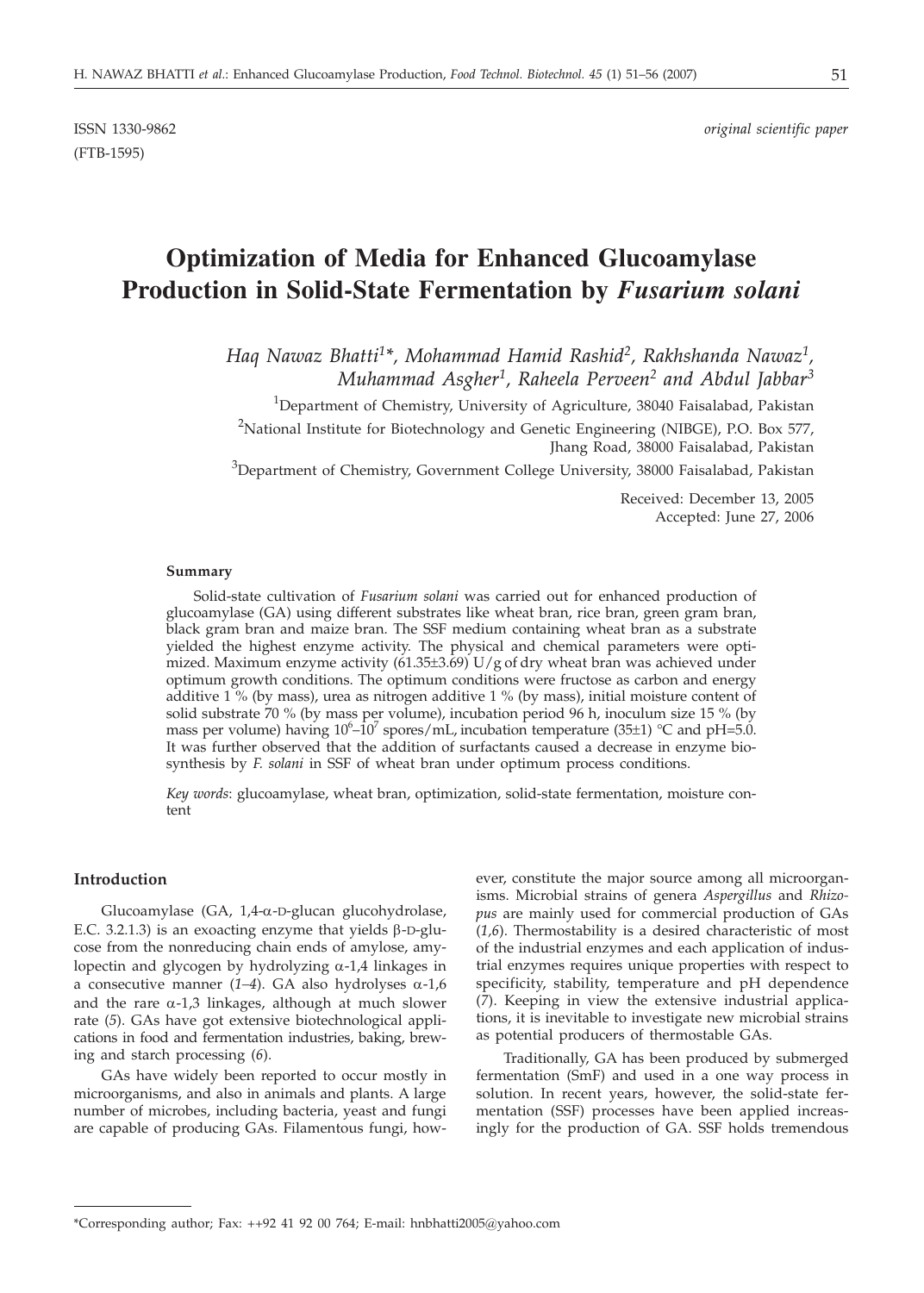potential for the production of enzymes (*8*). The cost of production in SmF is high and it is comparatively uneconomical. On the other hand, SSF is a low-cost technology having high productivity per reactor volume and easier downstream processes. Moreover, it can be of special interest in processes where the crude fermented product may be used directly as an enzyme source (*9*–*11*).

Solid-state fermentation (SSF) is receiving a renewed surge of interest, primarily because of increased productivity and prospects of using a wide range of agroindustrial residues as substrates (*12,13*). The selection of a particular strain, however, remains a tedious task, especially when commercially significant enzyme yields are needed. Virtually all commercial interest in GA production is directed at making forms that will produce more glucose at the expense of byproducts without loss of activity. There are few reports on GA production in SSF systems (*6,14–18*). In order to obtain higher enzyme titers, a number of factors need to be optimized, including a suitable microorganism and process parameters (*13,14*).

Pakistan imports GA from industrially advanced countries for its industrial needs and it involves a huge amount of foreign exchange. The production process for GA has not been developed and commercialized in Pakistan. In this manuscript, we describe the production and characterization of GA from a locally isolated *F. solani* strain. This will lead to the development of an indigenous technology for the production of this industrially important enzyme.

## **Materials and Methods**

#### *Substrates*

Commercially available wheat bran, rice bran, green gram bran, black gram bran and maize bran were obtained from the local market. These substrates were dried in an oven at 70 °C to a constant mass, ground in a Wiley mill to 4 mm particle size and used as inducer substrates for GA production in SSF.

#### *Microorganism and inoculum preparation*

Pure culture of newly isolated *F. solani* obtained from National Fungal Culture Collection of Pakistan (NFCCP), Department of Plant Pathology, University of Agriculture, Faisalabad was maintained on potato dextrose agar (PDA) slants at 4 °C. Inoculum was prepared by transferring spores from 5- to 6-day-old slant culture into 500-mL Erlenmeyer flask containing 150 mL of sterile Vogel's medium. The composition of inoculum medium was (in  $g/L$ ): glucose 20.0, trisodium citrate 2.5,  $KH_2PO_4$ 5.0, NH<sub>4</sub>NO<sub>3</sub> 2.0, (NH<sub>4</sub>)<sub>2</sub>SO<sub>4</sub> 4.0, MgSO<sub>4</sub>·7H<sub>2</sub>O 0.2, peptone 2.0, microelement solution 10 mL and vitamin solution 5.0 mL. The solution of trace elements had the following composition (in  $g/L$ ): CuSO<sub>4</sub> 0.08, H<sub>2</sub>MoO<sub>4</sub> 0.05,  $MnSO_4$ -4H<sub>2</sub>O 0.07, ZnSO<sub>4</sub>-7H<sub>2</sub>O 0.043 and Fe<sub>2</sub>(SO<sub>4</sub>)<sub>3</sub> 0.05, whereas the vitamin solution contained (in  $g/L$ ): biotin 0.2, folic acid 0.2, thiamine-HCl 0.5, riboflavin 0.5, pyridoxin HCl 1.0, cyanocobalamine 0.1, nicotinic acid 0.5, Ca-pantothenate 0.5, *p*-aminobenzoic acid 0.5 and thioctic acid 0.5. The pH of the medium was adjusted to 5.0 using 1 M HCl/1 M NaOH. The inoculum flasks were

incubated at 30 °C (150 rpm) for 48 h to get homogenous spore suspension  $(10^6-10^7 \text{ spores/mL}).$ 

#### *Enzyme production in solid-state fermentation*

The static experiments were conducted in 250-mL Erlenmeyer flasks containing 10 g of substrate moistened with mineral salt solution of the following composition (in g/L): trisodium citrate 2.5,  $KH_2PO_4$  5.0,  $NH_4NO_3$ 2.0,  $(NH_4)$ ,  $SO_4$  4.0,  $MgSO_4$  $H_2O$  0.2 to 50 % (by mass per volume) moisture content. Flasks were plugged with cotton and sterilized by autoclaving for 15 min at 121 °C. After sterilization, the flasks were cooled and inoculated with 10 % (by mass per volume) inoculum (unless otherwise mentioned) having  $10^6$ – $10^7$  spores/mL. The flasks were incubated at  $(30±1)$  °C and initial pH=5 under still culture conditions for a desired time period. The contents of the flasks were gently shaken after every 12 h.

#### *Initial time course study for substrate selection*

Triplicate SSF media of wheat bran, white gram bran, black gram bran and maize bran (10 g of each) were moistened with mineral salts solution (pH=5) and subjected to still culture fermentation by *F. solani* for 144 h at (30±1) °C in an incubator**.** Triplicate samples were harvested after every 24 h and production of GA was monitored.

#### *Isolation of GA*

At the end of fermentation, the whole fermented medium was treated with 50 mL of distilled water and agitated thoroughly on orbital shaker at 100 rpm for 30 min. The crude enzyme was filtered through muslin cloth. The residue was again treated with another 50 mL of distilled water in the same way and filtered. The filtrates were pooled and centrifuged at 18000 rpm (39200  $\times$  *g*) for 30 min at 4 °C to remove the suspended particles.

## *GA assay*

GA activity was determined by following the method of Iqbal *et al*. (*19*). Appropriate amount of the enzyme was reacted with 1 % soluble starch solution in 50 mM 2-morpholinoethanesulphonic acid (MES) buffer (pH= 5.5) at 40 °C for 40 min. The reaction was quenched by placing tubes in boiling water bath for 5 min, and then immediately cooled in ice. The released glucose was measured using a glucose oxidase method. One unit of enzyme activity was defined as the amount of enzyme required to liberate 1 µmol of glucose equivalent/(mL·min) at pH=5.5 and 40  $^{\circ}$ C. The enzyme activity was given as units per gram of dry substrate  $(U/g)$ .

#### *Optimization of the production process*

The SSF of the selected substrate (wheat bran) was optimized by varying process conditions like moisture level, pH, temperature, inoculum size, nitrogen additives, carbon additives and substrate concentration. The traditional classical method involved varying one parameter at a time by maintaining pre-optimized SSF conditions (*19–22*).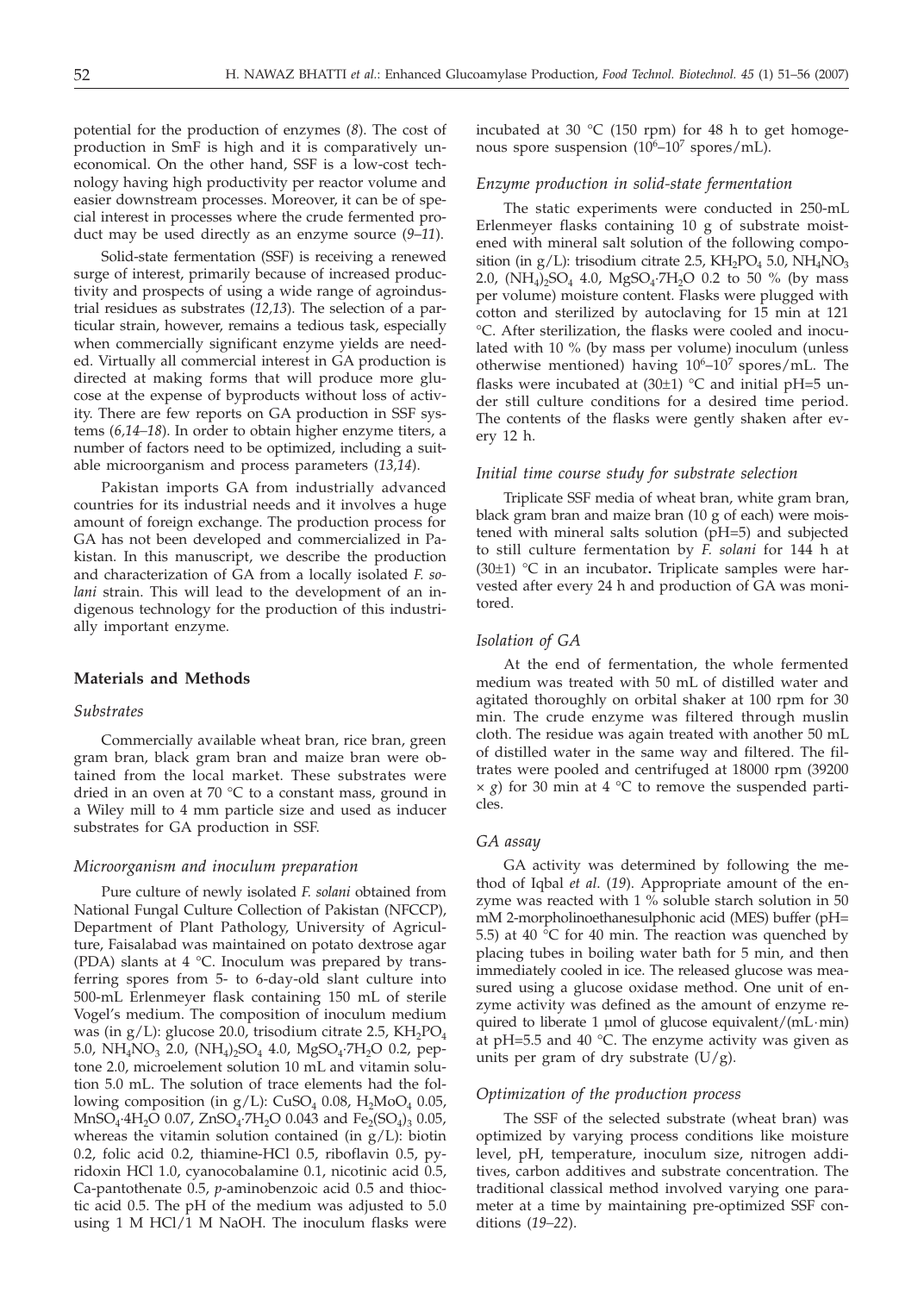## *Effect of initial moisture content*

To study the effect of moisture content of the substrate on GA production, the SSF of wheat bran was carried out with varying initial moisture levels (50, 60, 70, 80 and 90 %, by mass per volume) of wheat bran, which was adjusted with salt solution. The other condition was 10 % (by mass per volume) inoculum and fermentation was carried out for 96 h (optimum) at (30±1) °C. The optimum initial moisture content of the solid substrate achieved by this step (70 %) was used in subsequent studies.

## *Effect of initial pH*

Wheat bran was moistened to optimum moisture level with mineral salt solutions of varying pH to study the effect of pH on GA production. The pH of the salt solution was varied from 3.0 to 7.0 with 1 M HCl or 1 M NaOH. The media were inoculated (10 %) and fermentation was carried out at  $(30±1)$  °C for 96 h. The optimum initial pH of the solid substrate achieved by this step was fixed for subsequent experiments.

## *Effect of temperature*

The growth media of wheat bran were subjected to SSF for 96 h at temperatures ranging from  $(25-45\pm1)$  °C. The pre-optimized conditions of moisture content and pH were kept constant.

#### *Effect of inoculum size*

The media of wheat bran were inoculated with varying inoculum levels (5, 10, 15 and 20 %, by mass per volume) and SSF was carried out for 96 h under pre-optimized growth conditions at (35±1) °C (optimum).

## *Effect of substrate concentration*

The effect of the amount of substrate on GA production was studied by using different amounts (5, 10, 15 and 20 g) of wheat bran in 250-mL flasks. The study was carried out at  $(35\pm1)$  °C, keeping all other conditions at their optimum levels.

## *Effect of carbon and nitrogen additives*

The optimum SSF medium of wheat bran was supplemented with different carbon (glucose, fructose, sucrose and starch) and nitrogen sources (urea, yeast extract, soybean meal and peptone) at 1 % (by mass) level to study their effect on GA production by *F. solani*. The fermentation was carried out at pH=5 and  $(35±1)$  °C for 96 h.

## *Effect of surfactants*

Different surfactants (SDS, CTAB and Triton X-100) were employed at pre-miceller (8.3·10–4 M), critical miceller  $(8.\overline{3}\cdot10^{-3} \text{ M})$  and post-miceller  $(8.3\cdot10^{-2} \text{ M})$  concentrations to study their effect on the production of the enzyme by *F. solani* in SSF medium of wheat bran under optimum conditions.

### **Results and Discussion**

The production of extracellular GA by *F. solani* was studied in solid-state fermentation (SSF). Solid-state fermentation has numerous advantages over submerged fermentation (SmF), including superior productivity, simple technique, low capital investment, low energy requirement and less wastewater output, better product recovery and lack of foam build-up (*6,12,23–25*).

In SSF, the selection of a suitable solid substrate is a critical factor and thus involves the screening of a number of agroindustrial materials for microbial growth and product formation (*17*). In the present study, five different substrates, *viz*. black gram bran, green gram bran, wheat bran, rice bran and maize bran were used for growth and GA production by the *F. solani*. Culture media containing 10 g of each substrate were subjected to fermentation for 144 h at pH=5, temperature  $(30\pm1)$  °C, moisture 50 % (by mass per volume) and inoculum level 10 % (by mass per volume). All the substrates supported growth and enzyme formation by the culture, but wheat bran proved superior to other substrates (Fig. 1). Wheat bran medium gave high titer of GA activity ((22.56±1.80) U/g) after 96 h, followed by maize bran ((18.70 $\pm$ 1.34) U/g). Black gram bran gave the minimum enzyme yield ((12.72±  $(0.54)$  U/g). Wheat bran had previously been reported to be the best substrate for GA production (*17,26,27*). The biosynthesis of GA decreased after 96 h. Ramadas *et al.* (*28*) reported that 96 h is the optimum period for amyloglucosidase synthesis by *Aspergillus niger* in SSF.



**Fig. 1**. Initial time course study on GA production by *F. solani* in SSF of different substrates: moisture 50 %, pH=5.0, temperature (30 $\pm$ 1) °C, inoculum size 10 % (by mass per volume), substrate 10 g

Enzyme production profiles with varying moisture levels (Fig. 2) showed that SSF medium adjusted at 70 % moisture level resulted in higher GA synthesis ((25.67± 2.13) U/g). Lower or higher moisture levels yielded lower GA activities. The critical importance of moisture level in SSF media and its influence on the biosynthesis and secretion of the enzyme can be attributed to the interference of moisture with the physical properties of the so-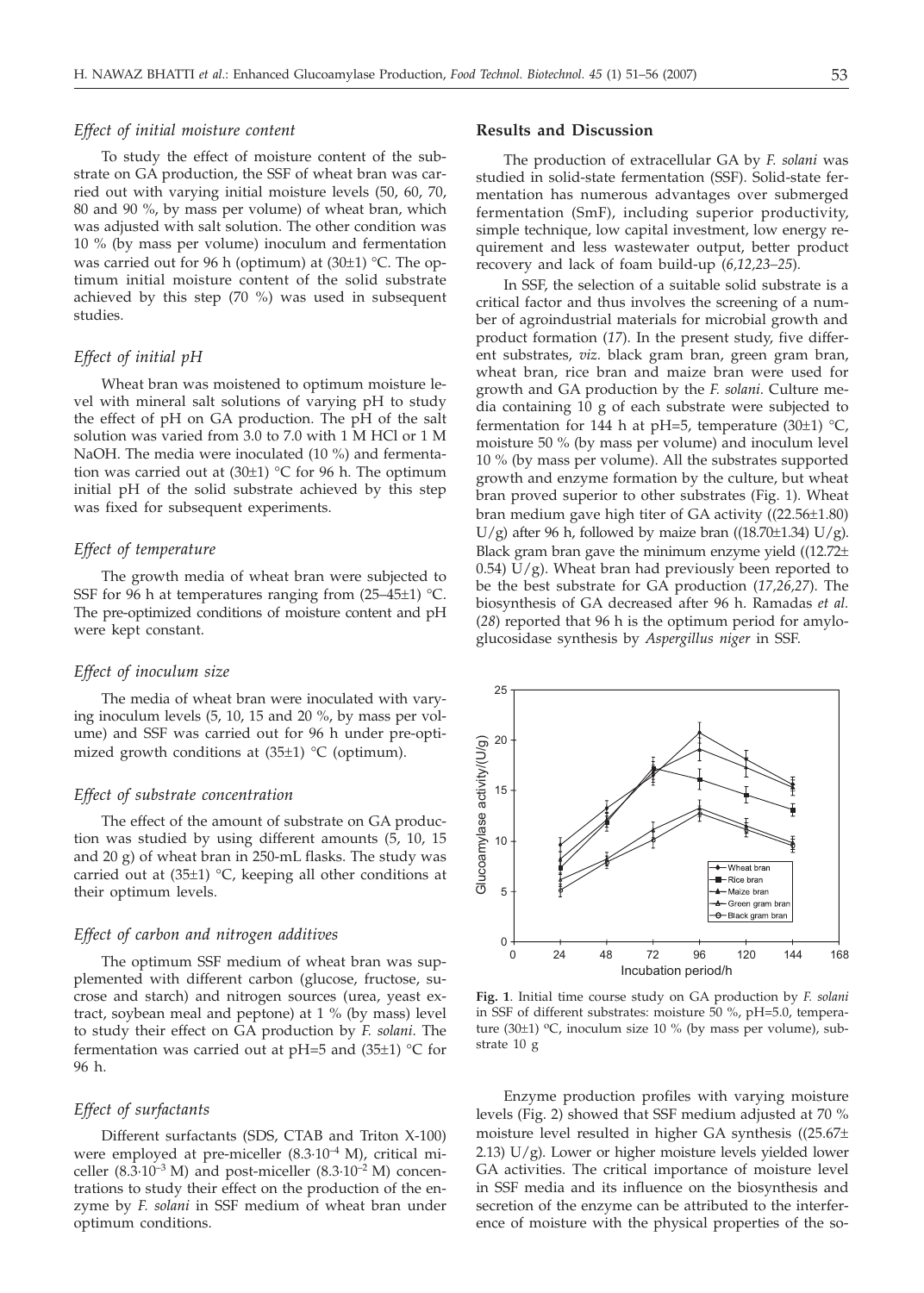

**Fig. 2.** Effect of initial moisture content and incubation period on GA production by *F. solani*: fermentation time 96 h, pH=5.0, temperature (30±1)  $\rm{^{\rm{o}}C}$ , inoculum size 10 % (by mass per volume), substrate 10 g

lid particles. High substrate moisture results in decreased substrate porosity, which in turn prevents oxygen penetration (*9*). At the same time, low moisture level leads to poor microbial growth and poor accessibility to nutrients (*10*). Different microorganisms show better performance at different moisture levels. *Aspergillus* sp. A3 produced maximum GA with 80 % moisture content (*17*), whereas *Rhizopus nigricans* PCSIR-18 gave optimum GA yield at 60 % moisture level (*27*).

Investigated effect of initial pH of the medium is shown in Fig. 3. The maximum GA production ((24.48± 1.71)  $U/g$ ) was obtained at pH=5.0 after 96 h of incubation at (30±1) °C. Optimal pH is very important for growth of the microorganism and its metabolic activities. As the metabolic activities of the microorganism are very sensitive to changes in pH, GA production by *F. solani* was affected by varying pH of the medium. Our findings are comparable to previously reported results from literature. Pandey and Radhakrishnan (*16*) reported maximum GA production by *Aspergillus niger* NCIM- -1245 at pH=4.7. In line with our work, Ellaiah *et al*. (*17*) also optimized the culture conditions for GA production



**Fig. 3.** Effect of pH on GA production by *F. solani* under optimum conditions: fermentation time 96 h, moisture content 70 %, temperature (30 $\pm$ 1) °C, inoculum size 10 % (by mass per volume), substrate 10 g

by *Aspergillus* sp. A3 under SSF and noted optimum enzyme yield at pH=5.

Fig. 4 shows the effect of temperature on GA production by *F. solani* under pre-optimized conditions. Maximum GA yield of  $(28.87\pm1.87)$  U/g was observed in the medium incubated at (35±1) °C. Higher incubation temperatures resulted in lower enzyme synthesis by the fungus. Growth temperature is a very critical parameter which varies from organism to organism and slight changes in growth temperature may affect GA production (*29*). At higher temperature, due to the production of large amount of metabolic heat, the fermenting substrate temperature shoots up, thereby inhibiting microbial growth and enzyme formation (*12*). It has previously been reported that *Aspergillus awamori* NRRL 3112 and *Aspergillus niger* NRRL 337 produced maximum GA at 35 °C (*30*). *Aspergillus* sp. A3 gave GA titres at 30 °C under optimum SSF process conditions (*17*).



**Fig. 4.** Effect of initial incubation temperature on GA production by *F. solani* under optimum conditions: fermentation time 96 h, moisture content 70 %, pH=5, inoculum size 10 % (by mass per volume), substrate 10 g

Varying inoculum levels were tested to study their effect on GA production by *F. solani*. Under optimum conditions, GA production increased with an initial increase in inoculum size and maximum  $((32.64\pm2.61) U/g)$ GA activity was noted in the medium receiving 15  $\%$ (by mass per volume) inoculum level. A further higher spore density caused a decrease in GA synthesis in SSF of wheat bran (Fig. 5). Inoculum density is an important factor in an SSF processes since higher inoculum levels, besides increasing spore concentration, also increase water content of the solid substrate, thereby inhibiting fungal growth and enzyme induction (*23*). On the other hand, lower inoculum levels require more time for fermenting the substrates in SSF still cultures. In contrast to our results, 10 % inoculum level for GA production in SSF of wheat bran by *Aspergillus* sp. A3 has previously been reported as optimum (*17*).

Different amounts  $(5, 10, 15$  and  $20 \text{ g}/250 \text{ mL})$  of wheat bran were used to study their effect on GA production. The highest enzyme production of (42.57±3.62) U/g was observed when the substrate mass to flask volume ratio was 1:50 (Fig. 6). The concentration of substrates is vital in solid-state fermentation. The level of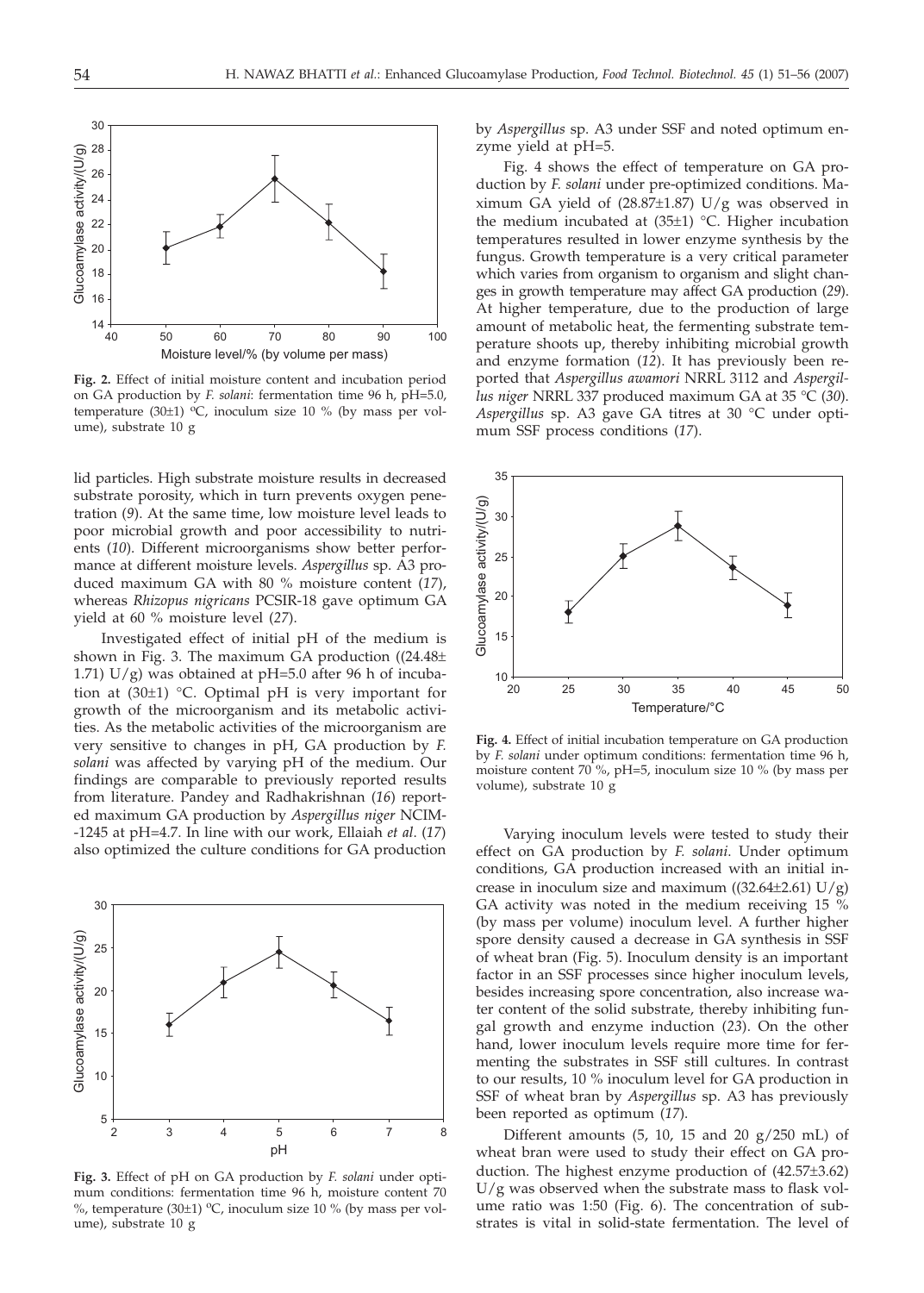

**Fig. 5.** Effect of inoculum size on GA production by *F. solani* under optimum conditions: fermentation time 96 h, moisture content 70 %, pH=5, temperature  $(35±1)$  °C, substrate 10 g



**Fig. 6.** Effect of the amount of substrate on GA production by *F. solani* under optimum conditions: fermentation time 96 h, moisture content 70 %, pH=5, temperature (35 $\pm$ 1) °C, inoculum size 15 % (by mass per volume)

substrate per unit area of working volume of the flask influences the porosity and aeration of the substrate (*15*). In line with our results, Ellaiah *et al*. (*17*) also reported 1:50 of substrate mass to flask volume ratio for optimum GA production by *Aspergillus* sp. A3.

Addition of different sugars as additives to wheat bran medium enhanced GA production by *F. solani*. Optimum GA yields  $((50.56\pm3.42) U/g)$  were recovered from the medium supplemented with fructose (Fig. 7). Supplementation of wheat bran and rice powder SSF media with sucrose, glucose (*29*) and fructose (*17*) had also been reported. Among various nitrogen sources, addition of urea exhibited better GA production ((59.72±3.01)  $U/g$ , Fig. 7), followed by peptone and yeast. The production of GA is strongly influenced by the nature and concentration of N and C sources. A 100 % increase in GA production by *Aspergillus awamori* has been reported  $(31)$  when  $(NH_4)$ <sub>2</sub>SO<sub>4</sub> was replaced by urea as a nitrogen source in SSF of wheat bran. Bertolin *et al*. (*29*) reported an enhancing effect of yeast extract and peptone addition on GA production in SSF of wheat bran. In accordance with our results, urea as nitrogen supplement in



**Fig. 7.** Effect of different carbon and nitrogen additives on GA production by *F. solani* under optimum conditions: fermentation time 96 h, moisture content 70 %, pH=5, temperature (35 $\pm$ 1) °C, inoculum size 10 % (by mass per volume), substrate 5 g

wheat bran medium has also been reported to have enhancing effect on GA synthesis (*17*).

It was further observed that the addition of various surfactants at all levels decreased the GA synthesis, revealing that these have inhibitory effect on growth of microorganisms (data not shown). Surfactants have variable effects on SSF of different substrates and in most cases they depend on the composition of the solid substrate. Surfactants have the potential to enhance microbial growth in SSF by promoting the penetration of water into the solid substrate matrix, leading to an increase in surface area (*23*). However, this is not true with all substrates and microbial strains; surfactants and detergents have been found to show inhibitory effects on the production of amylolytic enzymes (*13,32*).

## **Conclusions**

It was concluded that the nature of the substrate, incubation time, temperature, pH, *etc*. all affect the production of GA in solid-state fermentation of wheat bran. The results provided valuable information for the production of GA by *F. solani* using relatively inexpensive substrate wheat bran.

#### *Acknowledgements*

The presented work is part of PhD studies of Dr. Haq Nawaz Bhatti. The authors are grateful to the Higher Education Commission (HEC) of Pakistan for providing generous financial support.

#### **References**

- *1.* W.M. Fogarty: Microbial Amylases. In: *Microbial Enzyme and Biotechnology*, Applied Science Publishers, London, UK (1983) pp. 1–90.
- *2.* G. Antranikian: Microbial Degradation of Starch. In: *Microbial Degradation of Natural Products*, G. Winkel (Ed.), VCH Publishers, Weinheim, Germany (1992) pp. 27–51.